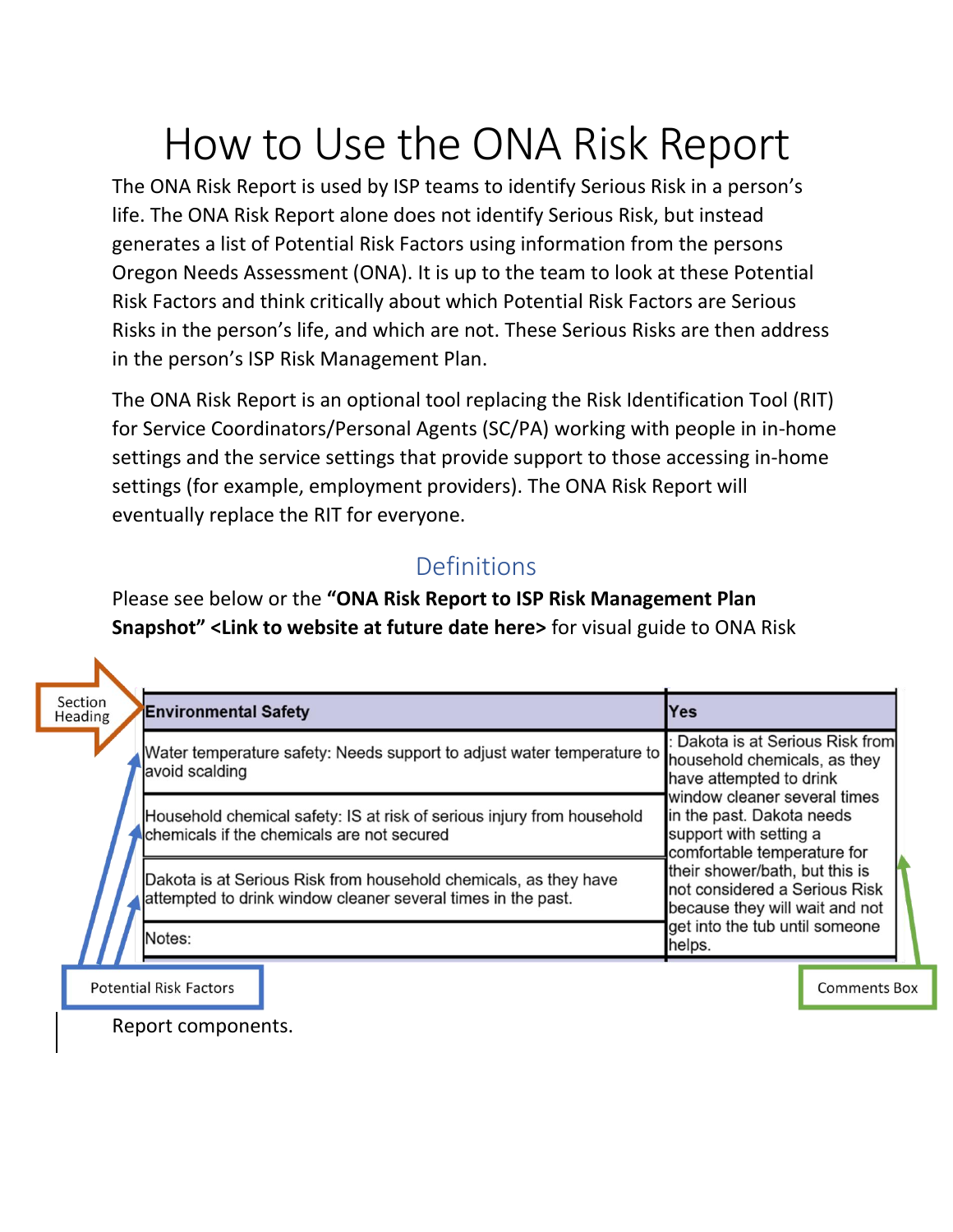**ONA Risk Report:** A summary report generated by information shared in the Oregon Needs Assessment (ONA) that lists Potential Risk Factors. It is designed to assist teams in identifying any known, Serious Risks that are present in the person's life that must be addressed in one way or another.

**Serious Risk:** Risks that, without specific, individualized support, would likely place the person or others in imminent harm or result in hospitalization, institutionalization, serious financial hardship, or legal action.

**Potential Risk Factor:** Items listed in the ONA Risk Report that generate from information shared during the ONA, found within each Section Heading. The ISP team must look at these items and think critically about which items are serious risks in the person's life, and which are not.

**Section Heading:** Label of each section of the ONA Risk Report. Each Section Heading includes a yes/no checkbox to indicate whether there is a Serious Risk related to said section.

**Comments Box:** Blank space, provided in each section within the ONA Risk Report, which is used when explaining which Serious Risk(s) are present or why a Potential Risk Factor was not identified as a Serious Risk.

**Risk Identification Tool (RIT):** Document designed to assist teams in identifying any known, serious risk that are present in the persons life, including many common risk factors or warning signs that help teams recognize when a risk is present.

**ISP Risk Management Plan:** Section in the Individual Service Plan (ISP) that provides space to record information about emergency preparedness; abuse prevention; what to do if the person cannot be reached; and all the known, serious risks in the person's life and how those risks are being addressed.

# How to Open a Risk Report

The SC/PA will open an ONA that is in "Approved" status. On the bottom of the ONA demographics page (the first page of the ONA) select "Create Risk Report."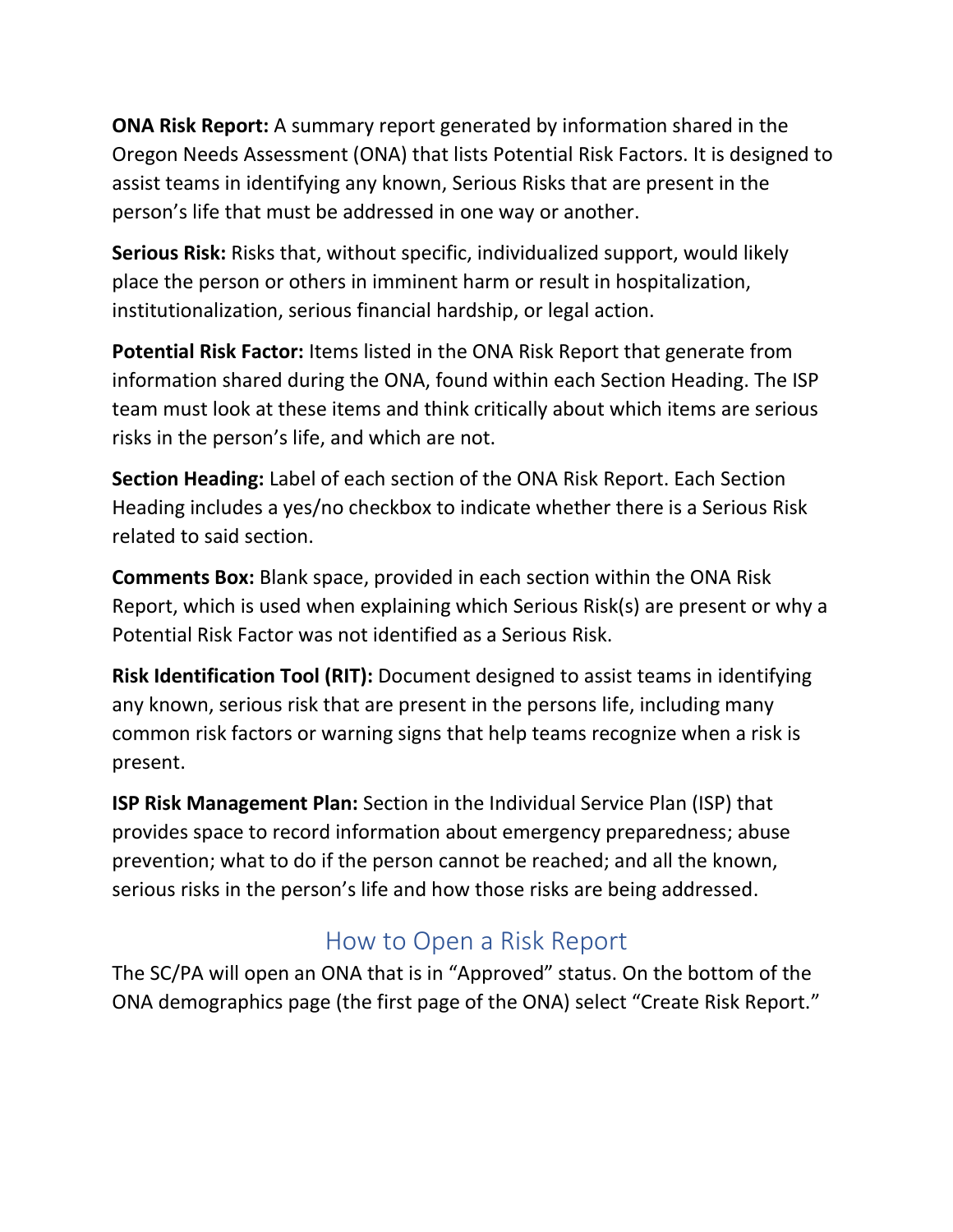| <b>Created By:</b>        |            |               |      | Created Date: 5/16/2019 9:09:26 AM         |
|---------------------------|------------|---------------|------|--------------------------------------------|
| <b>Last Updated By:</b>   |            |               |      | Last Updated Date: 5/21/2019 8:14:26 AM    |
| <b>Last Submitted By:</b> |            |               |      | Last Submitted Date: 5/17/2019 12:47:40 PM |
|                           |            |               |      |                                            |
| Continue<br>Cancel        | Print Full | Print Summary | Copy | Create Risk Report                         |

This will open the Risk Report page. The example of what this Risk Report page looks like is below:



The ONA Risk Report includes Potential Risks Factors based on the answers to the items in the ONA, which will then need to be reviewed by the SC/PA and the ISP team.

## Potential Risk Factors

In collaboration with the ISP team, the SC/PA will review the Potential Risk Factors listed in each section of the ONA Risk Report. If the ISP team believes that the Section Heading contains a Serious Risk, the SC/PA will mark "Yes." Use the current definition of Serious Risk to determine if the Potential Risk Factor will be marked "Yes."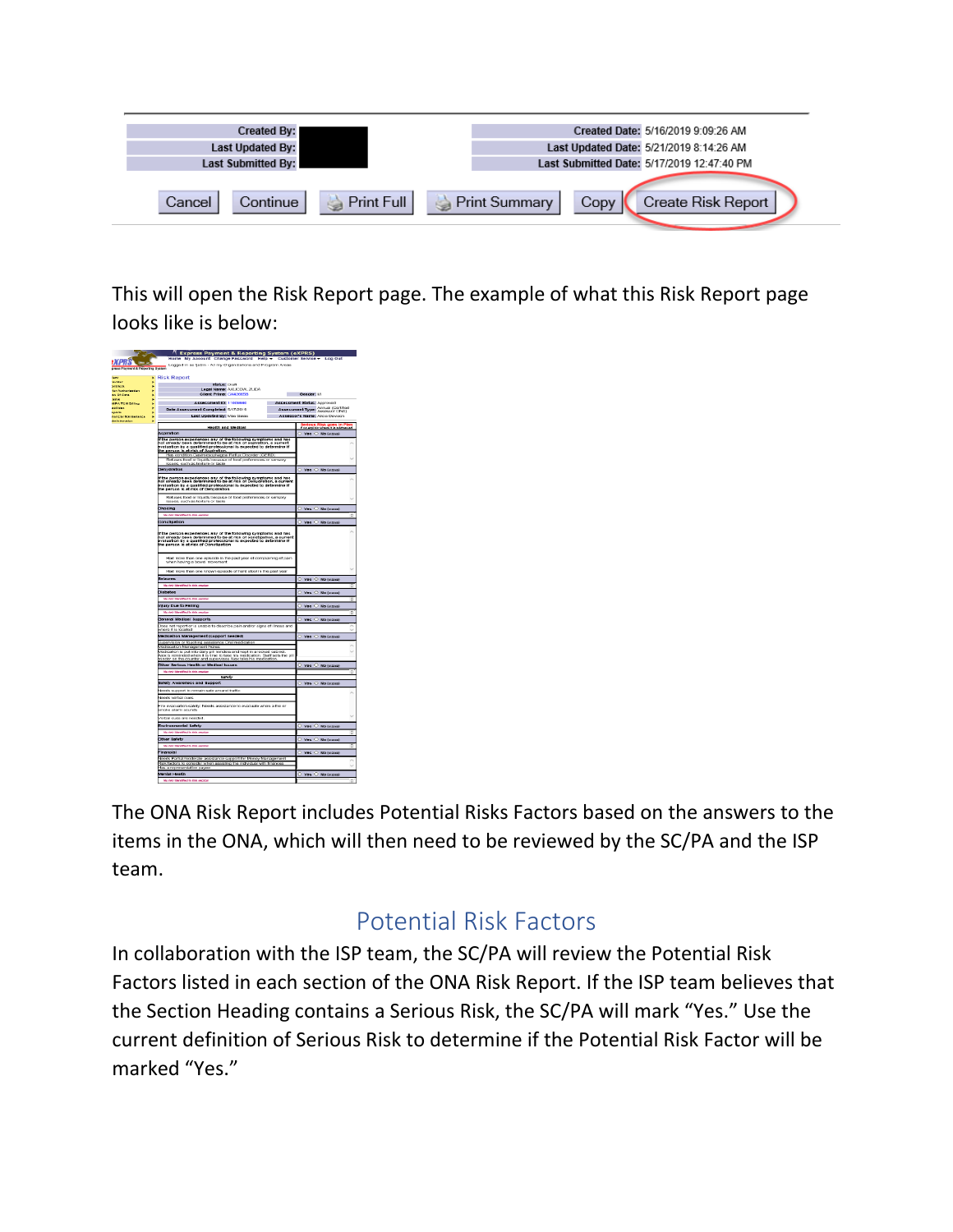| <b>Serious Risk goes in Plan</b><br>If no explain where it is addressed |  |                                 |  |
|-------------------------------------------------------------------------|--|---------------------------------|--|
|                                                                         |  | $\circ$ Yes $\circ$ No (0/2000) |  |

For example, if the person is at Serious Risk of aspiration then they should select "yes."

For information on how to identify Serious Risk, refer to the document **'Risk Identification with the ONA Risk Report'** and the Potential Risk Factor Decision Tree contained within it.

| <b>Aspiration</b>                                                                                                                                                                                                                                   | $\circ$ Yes $\circ$ No (0/2000) |
|-----------------------------------------------------------------------------------------------------------------------------------------------------------------------------------------------------------------------------------------------------|---------------------------------|
| If the person experiences any of the following symptoms and has<br>not already been determined to be at risk of aspiration, a current<br>evaluation by a qualified professional is expected to determine if<br>the person is at risk of Aspiration. |                                 |
| Has condition Gastroesophageal Reflux Disorder (GERD)                                                                                                                                                                                               |                                 |
|                                                                                                                                                                                                                                                     |                                 |

If the ISP team determines that the item does not meet the definition of a Serious Risk, they should mark "No" and write a brief description in the provided Comments Box of why the Potential Risk Factor is not a Serious Risk for this person.

| <b>Dehydration</b>                                                                                                                                                                                                                                                                         | $\bigcirc$ Yes $\bigcirc$ No (96/2000)                    |  |
|--------------------------------------------------------------------------------------------------------------------------------------------------------------------------------------------------------------------------------------------------------------------------------------------|-----------------------------------------------------------|--|
| If the person experiences any of the following symptoms and has<br>not already been determined to be at risk of Dehydration, a current $\ \phi\ _{\mathcal{L}_{\text{max}}}$<br>evaluation by a qualified professional is expected to determine if<br>the person is at risk of Dehydration | There is no risk of<br>don't prevent him<br>form drinking |  |
| Refuses food or liquids because of food preferences or sensory<br>issues, such as texture or taste                                                                                                                                                                                         | liquids.                                                  |  |

#### For Multiple Potential Risk Factors:

Some Section Headings list multiple Potential Risk Factors within the section. In these instances, the ISP team needs to review each Potential Risk Factor under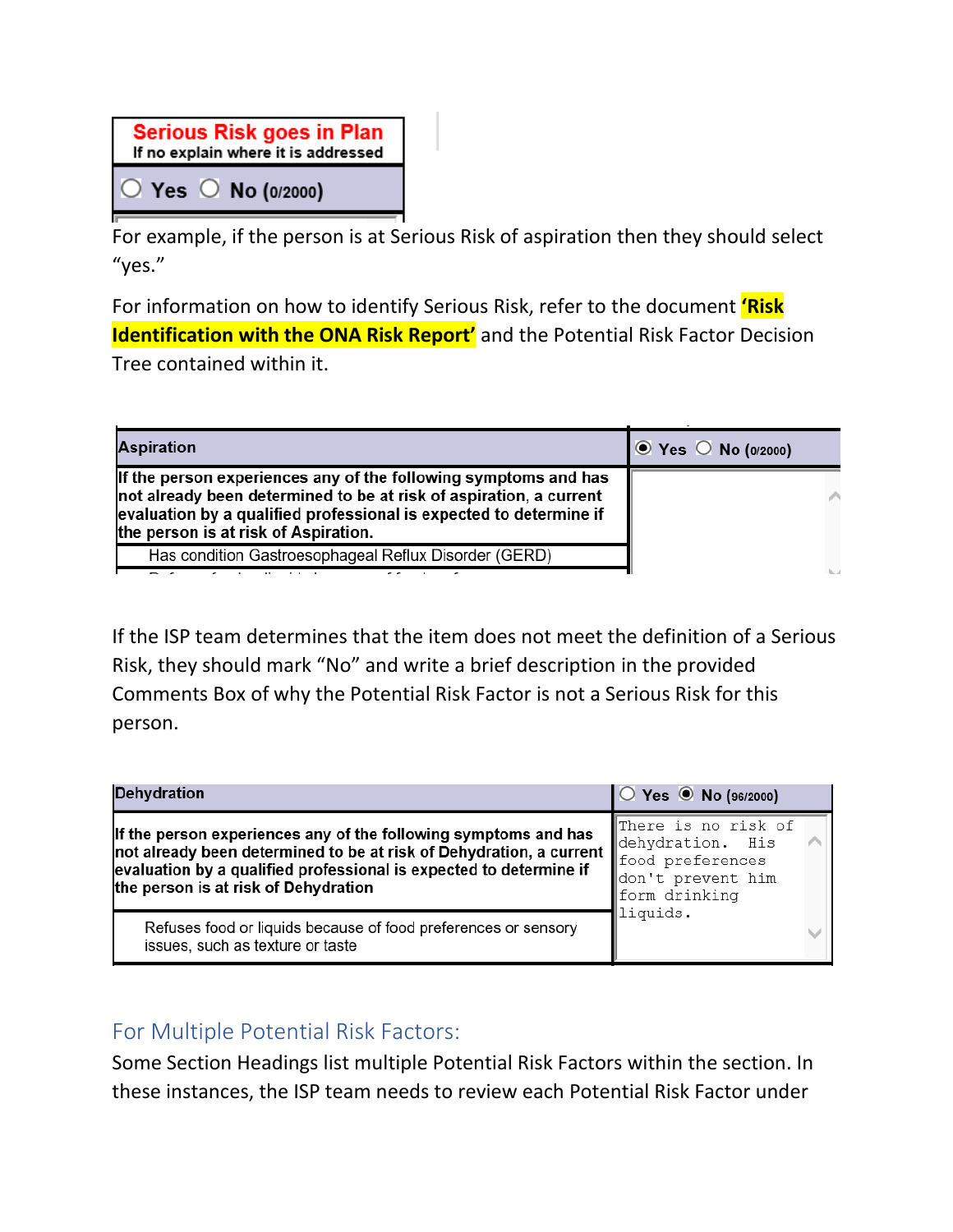the Section Heading, and identify which ones, if any, are Serious Risks for the person.

If none of the Potential Risk Factors are determined to be Serious Risks, the SC/PA will mark "No" in the Section Heading, write a brief description within the provided comment box why this was not considered a Serious Risk for this person.

In instances where some, but not all, items are Serious Risks, the SC/PA should mark "yes", then document each identified Serious Risk within the provided comments box and add a brief list of the remaining items within the provided comments box, noting that they are **not** considered Serious Risks. Item(s) identified as Serious Risk will be addressed in the ISP Risk Management Plan.

| <b>Other Serious Health or Medical Issues</b>            | $\bullet$ Yes $\circ$ No (52/2000)    |
|----------------------------------------------------------|---------------------------------------|
| CPAP/BiPAP Receives daily                                | Hemodialysis is a<br>risk, No risk or |
| Hemodialysis Receives weekly, fewer than 5 days per week | supports for CPAP                     |
| Safety                                                   |                                       |

# Closing the Loop for Qualified Professional Evaluations

The risks of aspiration, choking, dehydration, and constipation have a series of risk factors and observable symptoms listed to help identify whether a serious risk may be present. The ONA Risk Report will provide the prompt shown below if certain potential risk factors have been identified during the assessment process. **"If the person experiences any of the following symptoms and has not already been determined to be at risk of** 

**[aspiration/choking/dehydration/constipation], a current evaluation by a qualified professional is expected to determine if the person is at risk of[aspiration/choking/dehydration/constipation]."**

When you see this prompt on the ONA Risk Report, review all of the potential risk factors that are listed beneath the prompt.

• If the risk has already been identified by the team or a qualified professional, mark the heading "Yes" on the ONA Risk Report. No further evaluation is expected unless the team believes it would be helpful in identifying support strategies.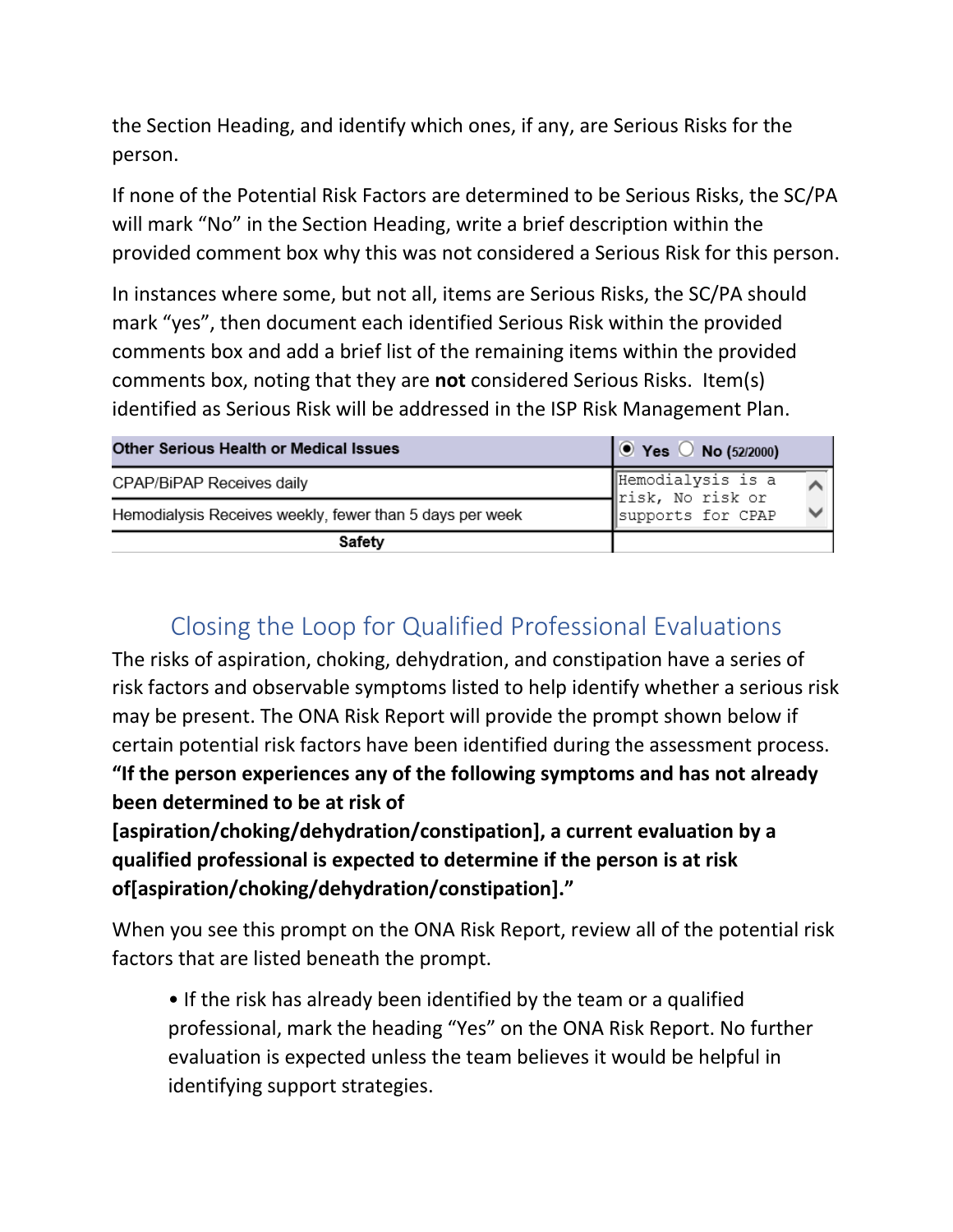• If the risk has not been previously identified and the team has concern that there may be a serious risk to the person, then an evaluation with a qualified professional is expected.

• After review of the potential risk factors, if the team agrees that these factors do not pose a serious risk to the person, mark the heading "No" on the ONA Risk Report and explain why in the comments field. An evaluation is not expected.

When seeking an evaluation, consider professionals that are already in the person's life. For instance, a person may want to discuss risk factors with their primary health provider or their nurse, if they have one.

Use the provided Comments Box within the Section Heading if any type of evaluation with a qualified professional was used to determine if any Potential Risk Factor presented a Serious Risk for the person. In the Comments Box, describe the evaluation and where it can be found, as well as the conclusion of the evaluation. If no Serious Risk is determined by the results of the professional evaluation, document the results within the provided comments box specific to that Potential Risk Factor.

### Serious Risk Item is Not Listed in ONA Risk Report

It is possible for someone to be at Serious Risk for something not listed in the ONA Risk Report. If this occurs, the SC/PA can still mark "yes" and add a note in the provided Comment Box concerning that Serious Risk that would also then be addressed in the ISP Risk Management Plan.

| Injury Due to Falling              | lYes                                                             |
|------------------------------------|------------------------------------------------------------------|
| No risk identified in this section | Unsteady gait needs someone<br>walking next to him at all times. |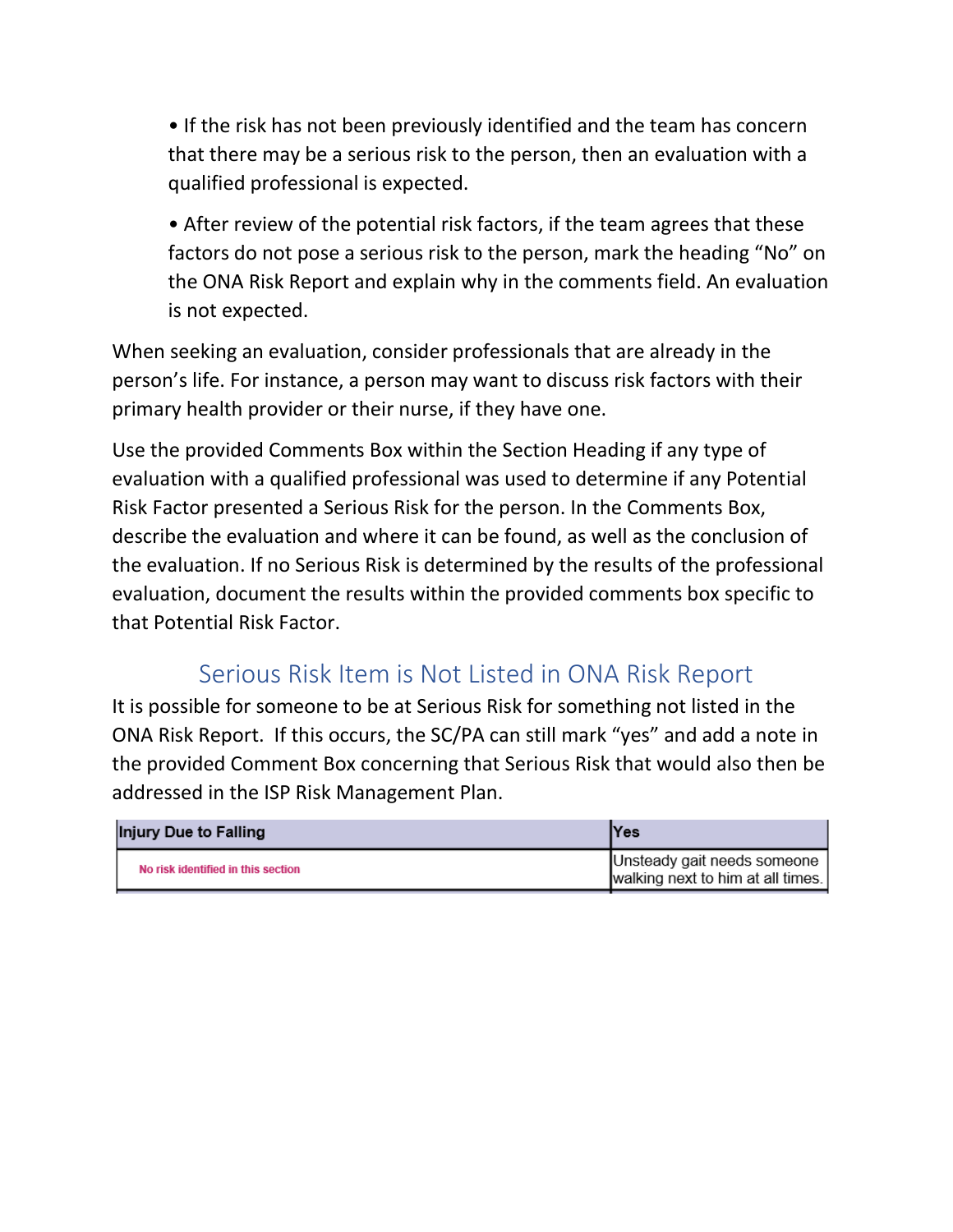## Completing the ONA Risk Report in eXPRS

The SC/PA can press "Save" at any time while completing the ONA Risk Report by selecting save at the bottom of the Risk Report page. This will save the work in progress.



Once the ONA Risk Report has been saved, the option to complete the Risk Report becomes available, indicated by the "complete" button. If the SC/PA, in collaboration with the ISP Team, finished marking all the boxes and making needed comments, the SC/PA will select "complete."

| No History, but Assessor has Concerns May Become an Issue | Yes ( No (0/2000)                  |  |
|-----------------------------------------------------------|------------------------------------|--|
| No risk identified in this section                        | $\wedge$<br>$\check{}$             |  |
| Created By: Fred Jabin                                    | Created Date: 8/16/2019 1:50:33 PM |  |
| Save $\vert$<br>Complete<br>A Print<br>Cancel             |                                    |  |

After the ONA Risk Report has been completed, it will appear on the ONA search page. Anyone with ONA view permissions will be able to open the ONA Risk Report by clicking on the date of the Risk Report.



At this point, the SC/PA can access the report for use in the development of the ISP Risk Management Plan. For information on how to utilize the information within the ONA Risk Report in the ISP Process, please refer to the documents **"Risk Identification with the ONA Risk Report"** and **"One-page Risk Report & ISP Risk Management Plan Snapshot"**.